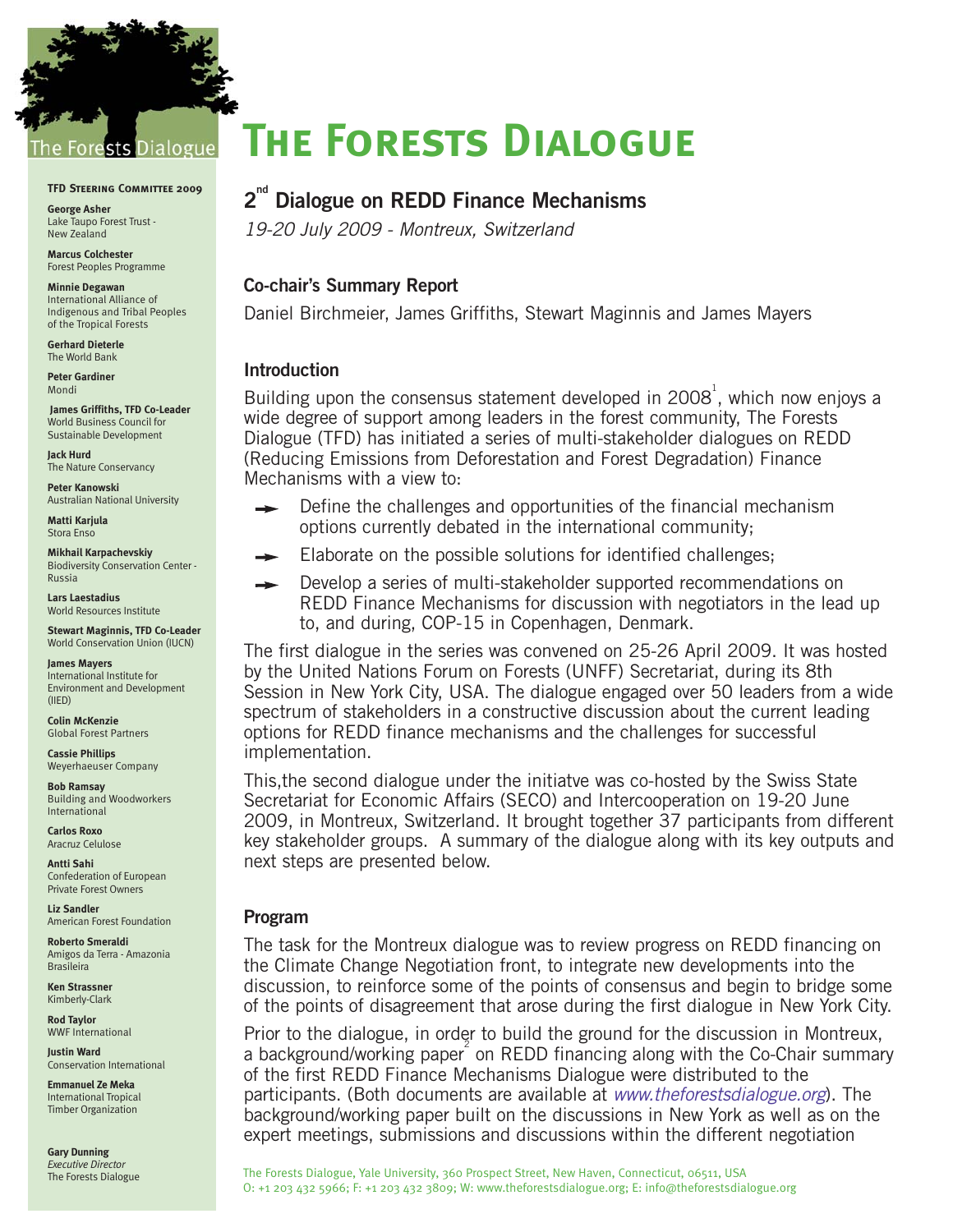processes under UNFCCC. It focuses on financing mechanisms for REDD-plus and aims to facilitate the next steps in TFD's REDD Finance Mechanisms Dialogue stream towards Copenhagen. The key points of both the background/working paper and the co-chair summary of New York dialogue were presented to participants at the beginning of Montreux Dialogue.

After being familiarized with the key outcomes of New York Dialogue and important information carried in the background paper, participants were divided into three breakout groups according to their main constituency affiliation. The groups were divided into the following affiliations i) science, research and education; ii) industries and private investors; iii) environmental NGOs; iv) government and intergovernmental agencies and ; or v) indigenous peoples, local communities and labor. The groups were first given the task to comment on the stakeholder perceptions from the New York Dialogue, then to further discuss the generally endorsed need for safeguards and a phased approach for financing REDD more specifically as follows:

- Discussed criteria for social and environmental safeguards in respect to REDD;
- Discussed phased approaches in light of the UNFCCC AWG-LCA negotiation.

After preliminary discussions, the three working groups were given Table 1 as a guiding structure to frame their discussions, which were presented in plenary on the second day.

Table 1: Working Group Discussion Framework<sup>\*3</sup>

## **Phased Approach Time Line**

Refer to: Background Paper((P.21-22,24) & Meridian Report Handout Readiness Preparation Policy & Measures Implementation...

| Safe Guards<br>Background Paper p.<br>8-9:2.3.2;2.3.3;2.3.4 |  |  |
|-------------------------------------------------------------|--|--|
| <b>Financing</b><br>Mechanisms &<br>Practicality<br>p.19-21 |  |  |
| Key<br>Characteristics                                      |  |  |
| <b>Main Capacity</b><br><b>Building Needs</b>               |  |  |

<sup>\*</sup> The result of the deliberations of the working groups according to this framework are presented in Annex 3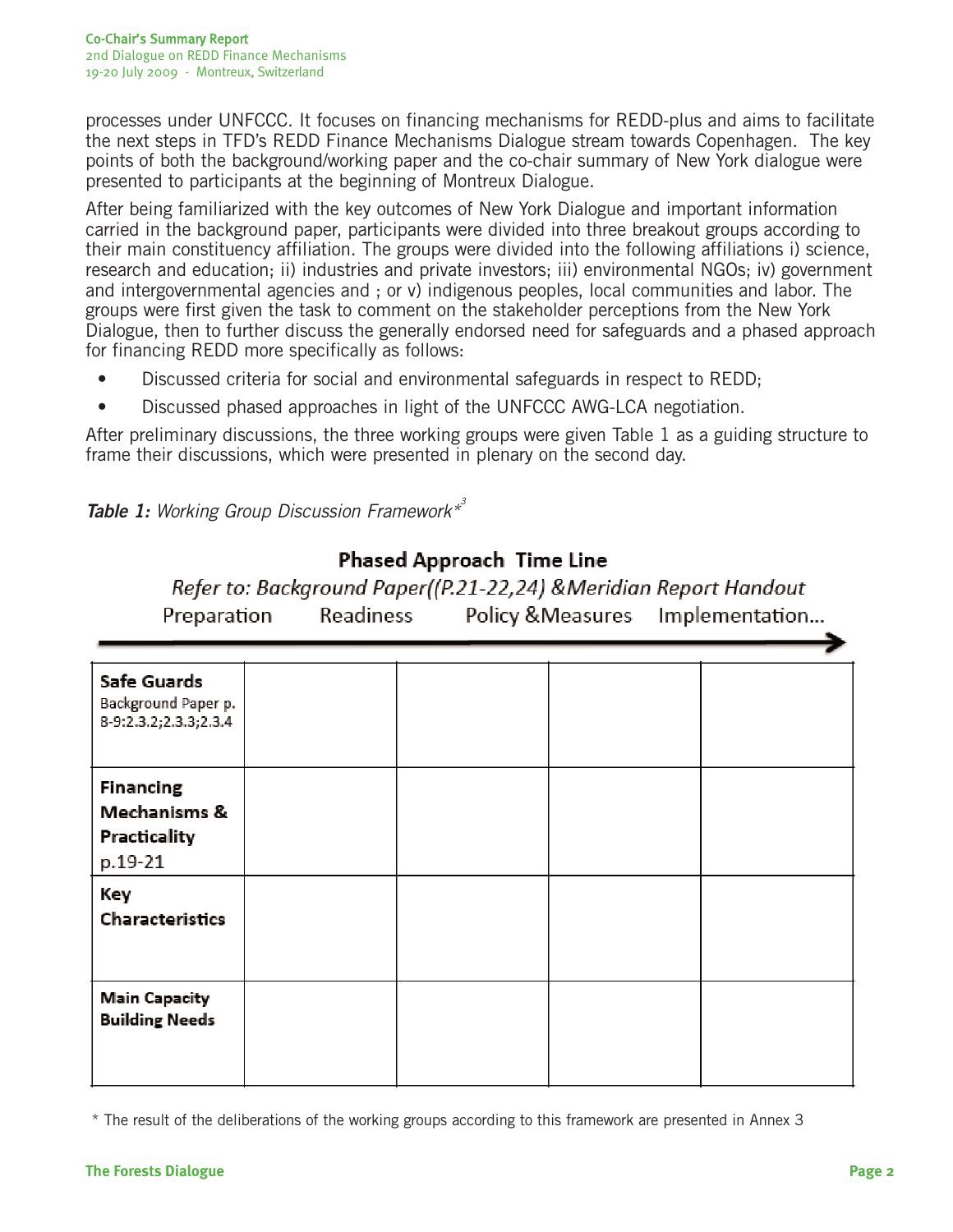

**Robert Bamfo**



**Benoit Bosquet**



**Co-Chair James Griffiths' Breakout Group**



**Facilitator Jürgen Blaser**

### **Extension of New York City Dialogue**

Participants generally endorsed the main issues raised by stakeholders at the first dialogue. It was felt by some that most of the statements were rather broad and that the next steps should be to develop and unpack them and make them more specific. Some new issues were also raised in Montreux and summarized as below.

It was emphasized by some that REDD is a tool for Sustainable Forest Management (SFM), in other words, SFM is the fundamental objective, not financing REDD as an end itself. On the other hand, we must focus on the latter while keeping the former in mind to serve negotiations, which will help us keep the focus on REDD plus.

Some participants stressed the importance of including biodiversity, non-timber forest products and other relevant social issues in the REDD finance schemes. While some suggested that caution is needed not to overload REDD, or to expect miraculous results from an arrangement that is primarily emissions driven.

The governance issue was one of the most debated challenges for financing REDD. It was pointed out by some that it is looking increasingly unlikely that there would be financial support for REDD in contexts where basic governance conditions are not in place but perhaps need REDD the most. This discussion thus gave birth to the "governance paradox" which deserves greater attention in the debate on financing REDD.

The potential of channeling cross-sectoral cooperation through REDD was also highlighted in the discussions. REDD finance strategy should be part of the broader mitigation blueprint instead of being a stand-alone effort. Integrating payments for ecosystem services (PES) into REDD finance framework (as implemented for example by ITTO through its REDDES funds<sup>4</sup>) can help generate more cooperation between sectors and even make implementing REDD cheaper (i.e. if the ecosystem services offered by forests are taken into consideration, the opportunity cost of forests will be lower than the estimated  $$12.2$  billion as the minimum amount, which was calculated under the assumption that forests are worth nothing standing).

Participants also pointed to the already existing voluntary market, A/R CDM projects and other functional financial systems for PES as great resources to draw lessons from when designing the current REDD finance mechanisms. It was echoed among many that financing REDD will be a learning process on its own and the management system within a REDD finance framework will need to be iterative, transparent and adaptive.

Some interesting financial tools were suggested as potential safeguard instruments, including accounting principles that are accredited by current financial accounting standards bodies, a forest carbon credit insurance mechanism and an auditing system for REDD credits. There was not time during the Montreux Dialogue to discuss the specifics of each instrument and how they can best fit into the whole REDD finance mechanism framework.

**Anita Felicia Tzec**

#### **Social and Environmental Safeguards**

Consensus was reached that safeguard policies are important and should be designed within a phased approach framework; in other words, REDD readiness, policy measures and implementation phases should all be equipped with safeguard instruments and different phases should adopt different focuses on safeguards. (Refer to Table 2 in the next section)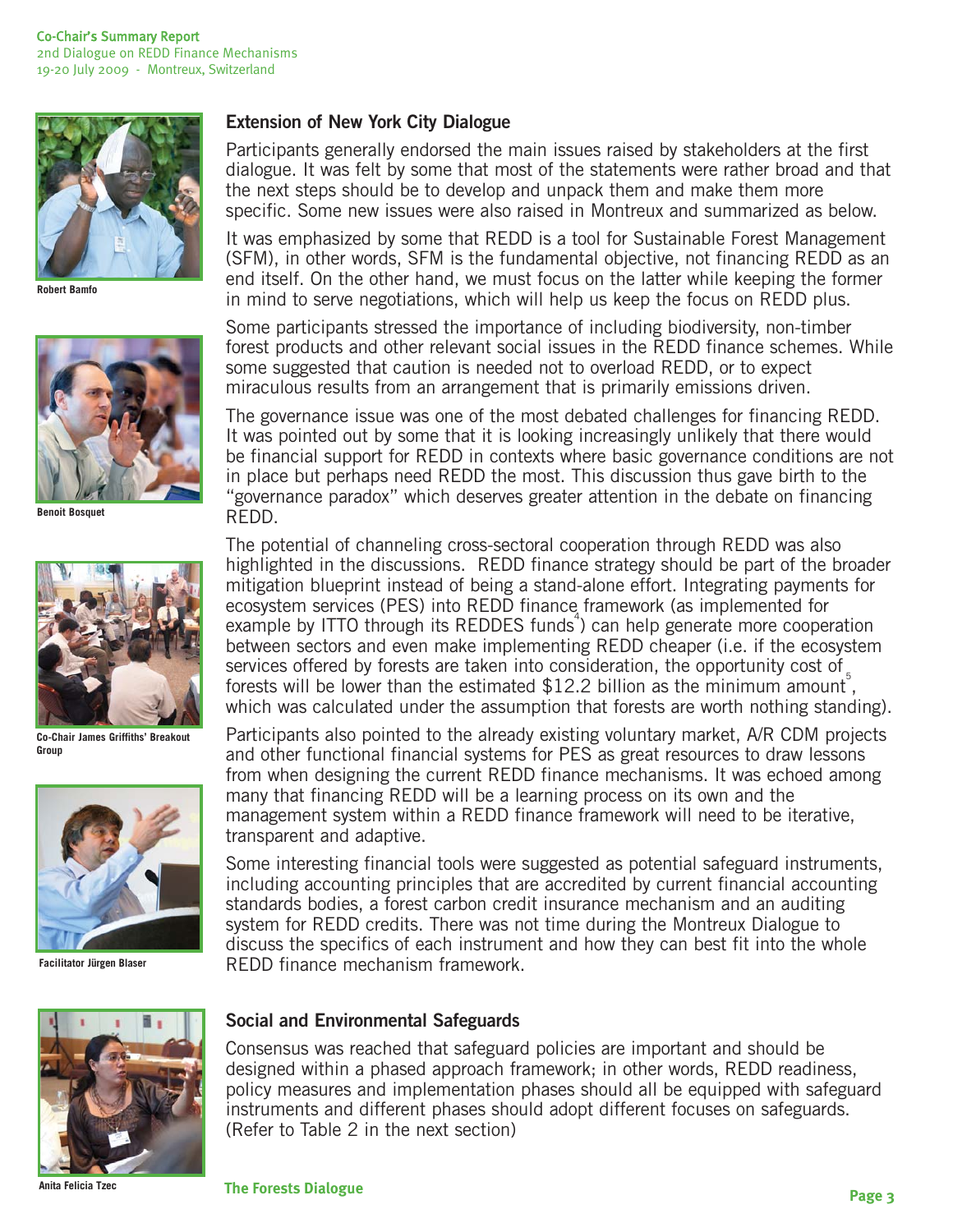Participants identified an array of key issues under safeguard considerations, including transparency, ownership, legality, governance, MRV and FPIC. It was agreed that one critical safeguard consideration is to guarantee that stakeholder groups, notably those commonly marginalized groups such as indigenous peoples, small forest owners, community groups and small forest enterprises, have the capacity to organize and represent themselves in the decision-making processes. It was suggested that, in the REDD readiness phase, key stakeholder groups should already be mapped out and a participation mechanism should be designed to facilitate information flow among those stakeholders throughout different phases. It was agreed that FPIC should be implemented throughout different phases of REDD with different focuses in each phase.

While there were many safeguard issues raised, there was also a general concern that overloading safeguards may compromise the innovation of the market and forest ownership. Some participants cautioned about safeguarding private sector investments to guarantee that governments will respect the legality of the contracts thus attracting more investment flow from the private sector in the long run.

### **Phased Approach**

There was general endorsement of the phased approach for financing REDD. Participants pointed out that the phased approach should not be a mechanical process and there should not be a single blueprint for every country. Countries should be given enough space of their own to move from one phase to the next.

Participants suggested a long list of issues to be considered under the REDD readiness phases and cautioned that, if we do not get the instruments right, some short-term efforts may lead to negative long-term effects. There was also a commonly felt "urgency" among stakeholders and it was generally accepted that the preparatory phases should not go on for too long at the expense of performancebased deals. Participants suggested that pilot projects are important to start off the process of learning from the ground and TFD can play a key role in facilitating the learning process and creating a feedback loop between international and local levels throughout the process.

The phased approach is flexible and adaptive but, at the same time, it should be guided by some long-term rules. Participants worked in their groups to develop a framework with respect to safeguards, financing mechanisms and practicality, key characteristics as well as main capacity building needs. Their conclusions are summarized in Annex 1.

### **Next Steps for TFD's REDD Financial Mechanisms Dialogue**

The Background Paper prepared by Carmenza Robledo and Jürgen Blaser will be further edited according to the inputs from the Montreux Dialogue and distributed to participants prior to the third dialogue.

Built on the momentum of the first two dialogues, the third REDD Finance Mechanism Dialogue will take place in Gland, Switzerland on 5-6 August 2009 with a view to further reinforce points of consensus, address some key issues of contention and begin to develop concrete suggestions for a viable REDD finance mechanism(s) based on stakeholder inputs in the first two dialogues. Below are the main questions that will be addressed in Gland REDD Finance Mechanism Dialogue:

- How are the REDD financing instruments developing? How can we guarantee that the instruments have the flexibility to stay viable in the long term?
- What are the triggers for moving through different phases in the phased approach framework?
- What is the REDD strategy? What should be the commitment? Should there be a right to "optout" by Non-Annex 1(NAI) countries? If so, in which phase?
- How to bring FPIC in relation to REDD Finance Mechanisms to the next level?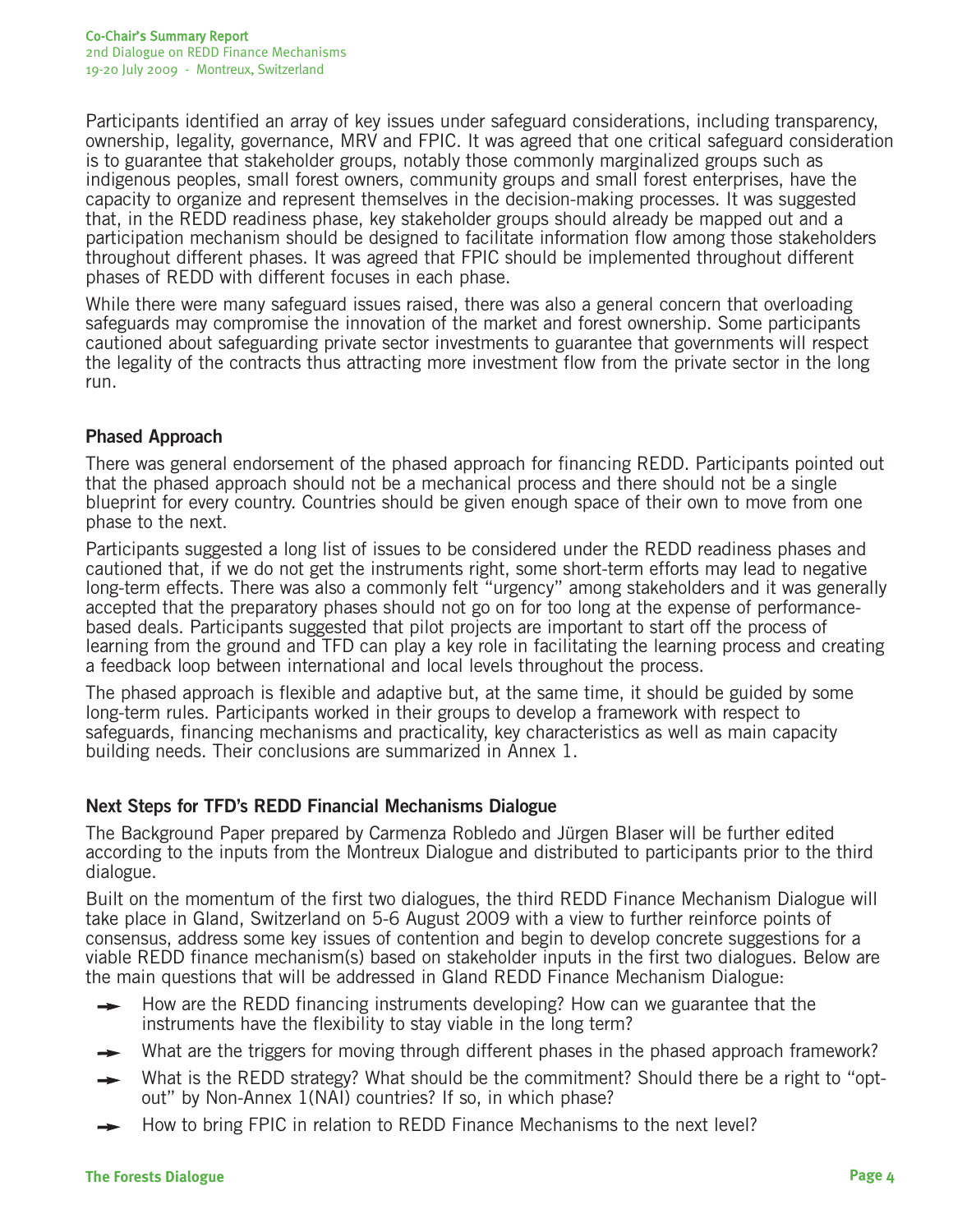

**Co-Chair Daniel Birchmeier**



**Xiaoting Hou**



**Carlos Chex and Co-Chair Stewart Maginnis**



**Carl Ulrich Gminder**



**Lambert Okrah**

- How can safeguards be carried out in the next steps of the negotiations?
- What degree of confidence do stakeholders have that REDD Finance Mechanisms under the UNFCCC will significantly enhance sustainable forest management practices in targeted countries and deliver on important development and biodiversity objectives?

The background paper will be further edited, finalized and ready for distribution by the end of September 2009.

A forth REDD Finance Dialogue is scheduled for the first week of September in Guatemala in conjunction with the first TFD REDD Readiness Field Dialogue, where a small group will work together to develop a set of recommendations based on the outcomes of the previous REDD Finance Mechanism Dialogues. The recommendations along with a final document developed from the background paper will be presented to decision-makers and UNFCCC negotiators. It is anticipated that both documents should be useful to individual REDD stakeholder groups as they contemplate their inputs for and approaches to the Copenhagen negotiations.

At COP-15 in December 2009 The Forests Dialogue intends to host the "REDD Room", where stakeholders interested in REDD will have an opportunity to meet one another, get negotiation updates and share coordination around REDD Finance Mechanisms and other related issues.

#### **Further Reading and Information**

For further information, readings and referenced documentation on the REDD Finance Mechanisms Dialogue and on The Forests Dialogue, please visit our website at www.theforestsdialogue.org or contact our office at info@theforestsdialogue.org.

#### **Acknowledgements**

TFD would like to thank the Co-Chairs of the Montreux Dialogue: Daniel Birchmeier (SECO), James Griffiths (WBCSD), Stewart Maginnis (IUCN) and James Mayers (IIED), as well as the dialogue's facilitator, Jürgen Blazer (Intercooperation) and TFD's REDD Program Coordinator Xiaoting Hou. A special thanks to SECO and Intercooperation for hosting this dialogue, with particular thanks to Claudia Greco, Annette Lüthi and Josephine Scherler. We would also like to acknowledge Carmenza Robledo and Jürgen Blazer 's efforts in putting together the Background Paper. Finally we are grateful for the support from the following organizations: SECO, NORAD, Intercooperation, IUCN and WBCSD.

#### **References**

1

2

- "Beyond REDD: The Role of Forests in Climate Change: A Statement from The Forests Dialogue"
- The Background/Working paper is prepared by Carmenza Robledo and Jürgen Blaser from **Intercooperation**
- Timetable references: Blaser and Robledo, Financing Mechanism for Forest Mitigation Options: a background/working paper for TFD Dialogue in Montreux, Switzerland; Angelsen et al. Reducing Emissions from Deforestation and Forest Degradation (REDD): An Options Assessment Report.
- Thematic Programme on Reducing Deforestation and Forest Degradation and Enhancing Environmental Services in Tropical Forests
- 5 Blaser and Robledo, Financing mechanism for forest mitigation options, a background/working paper for TFD Dialogue in Montreux, Switzerland, 18-19, June, 2009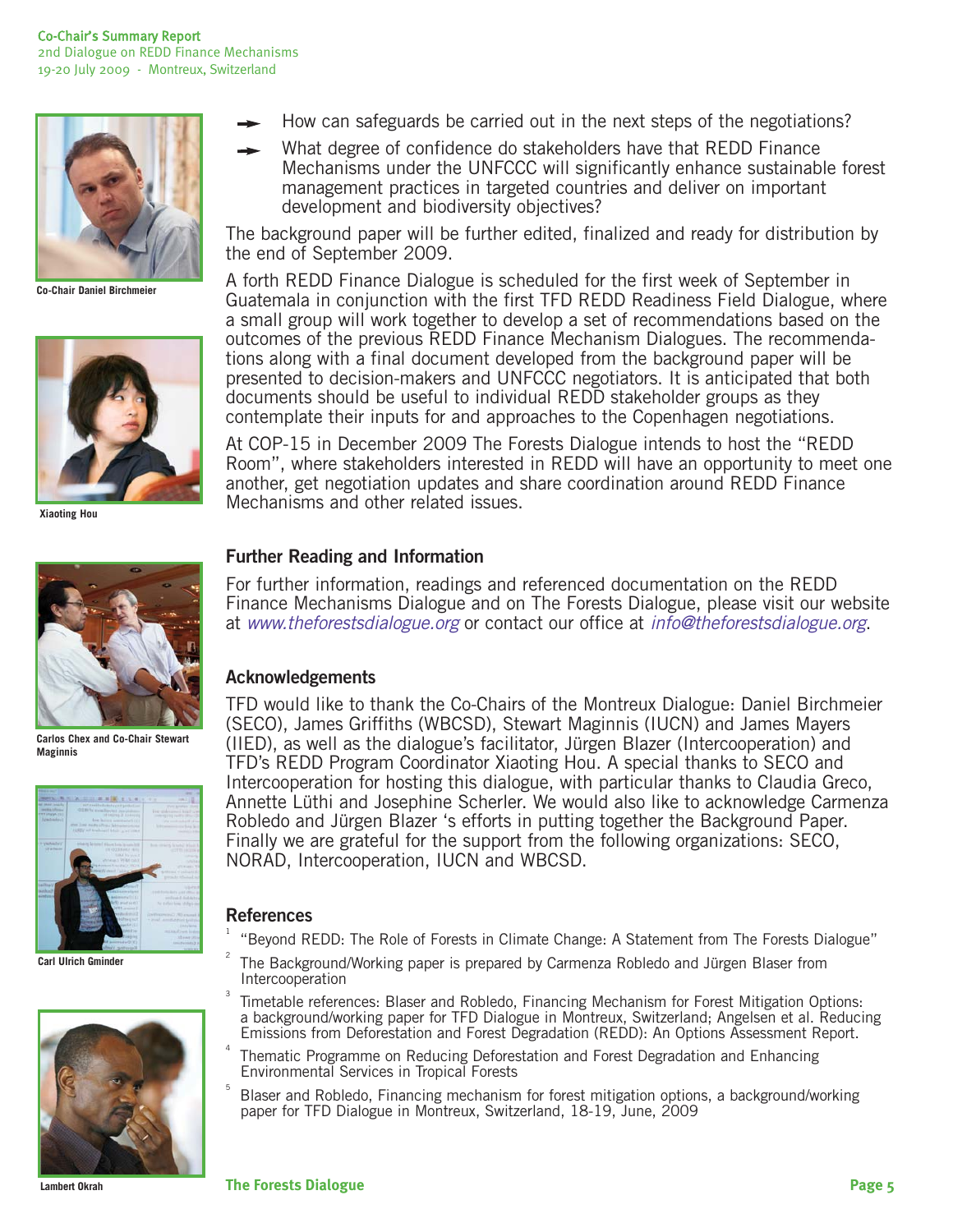#### Co-Chair's Summary Report

2nd Dialogue on REDD Finance Mechanisms 19-20 July 2009 - Montreux, Switzerland

# **Participants List**

| <b>Stuart Andrews</b>     | <b>APP</b>                                                               |
|---------------------------|--------------------------------------------------------------------------|
| Robert Bamfo              | Forestry Commission, Ghana                                               |
| <b>Charles Barber</b>     | U.S. Agency for International Development                                |
| Karine Belina             | Center for International Resources and Environment Department            |
| Daniel Birchmeier         | Swiss State Secretariat for Economic Affairs (SECO)                      |
| Jürgen Blaser             | Intercooperation                                                         |
| <b>Jill Blockhus</b>      | The Nature Conservancy                                                   |
| Benoit Bosquet            | The World Bank                                                           |
| Kathrin Bucher            | <b>SECO</b>                                                              |
| Eric Chevallier           | Intercooperation                                                         |
| Carlos Chex               | Sotz'il                                                                  |
| <b>Peter Dewees</b>       | The World Bank                                                           |
| Chimère Diaw              | African Model Forest Network                                             |
| Consuela Espinosa         | <b>IUCN</b>                                                              |
| Adam Gibbon               | Rainforest Alliance                                                      |
| Carl Ulrich Gminder       | DANZER Group                                                             |
| James Griffiths           | World Business Council for Sustainable Development (WBCSD)               |
| Ben Gunneberg             | <b>PEFC</b> International                                                |
| Xiaoting Hou              | The Forests Dialogue                                                     |
| Varghese Paul Kottayil    | The Energy and Resources Institute (TERI)                                |
| Andrey Laletin            | Global Forest Coalition, Russia                                          |
| Ivar Legallais-Korsbakken | The Norwegian Forest Owners' Federation                                  |
| Henrik Lindhjem           | Econ Poyry                                                               |
| Stewart Maginnis          | International Union for the Conservation of Nature (IUCN)                |
| James Mayers              | International Institute for Environment and Development (IIED)           |
| Lambert Okrah             | The Institute of Cultural Affairs International                          |
| Dila Ram Paudel           | Federation of Community Forestry Users, Nepal (FECOFUN)                  |
| Romain Pirard             | Institute of Sustainable Development and International Relations (IDDRI) |
| Gérard Rambeloarisoa      | Ministry of The Environment Forests and the Tourism, Madagascar          |
| Juan Carlos Rueda         | Alliance of Forest Peoples                                               |
| Josphine Scherler         | Intercooperation                                                         |
| Agus Setyarso             | National Forestry Council of Indonesia                                   |
| Katharine Thoday          | Department of Energy and Climate Change, UK Government                   |
| Gabriel Thoumi            | MGM International Group                                                  |
| Anita Felicia Tzec        | Maya Institute of Belize                                                 |
| Rodrigo Valderrama        | Plantation International LLC                                             |
| Sibylle Vermont           | Swiss Federal Office for the Environment (FOEN)                          |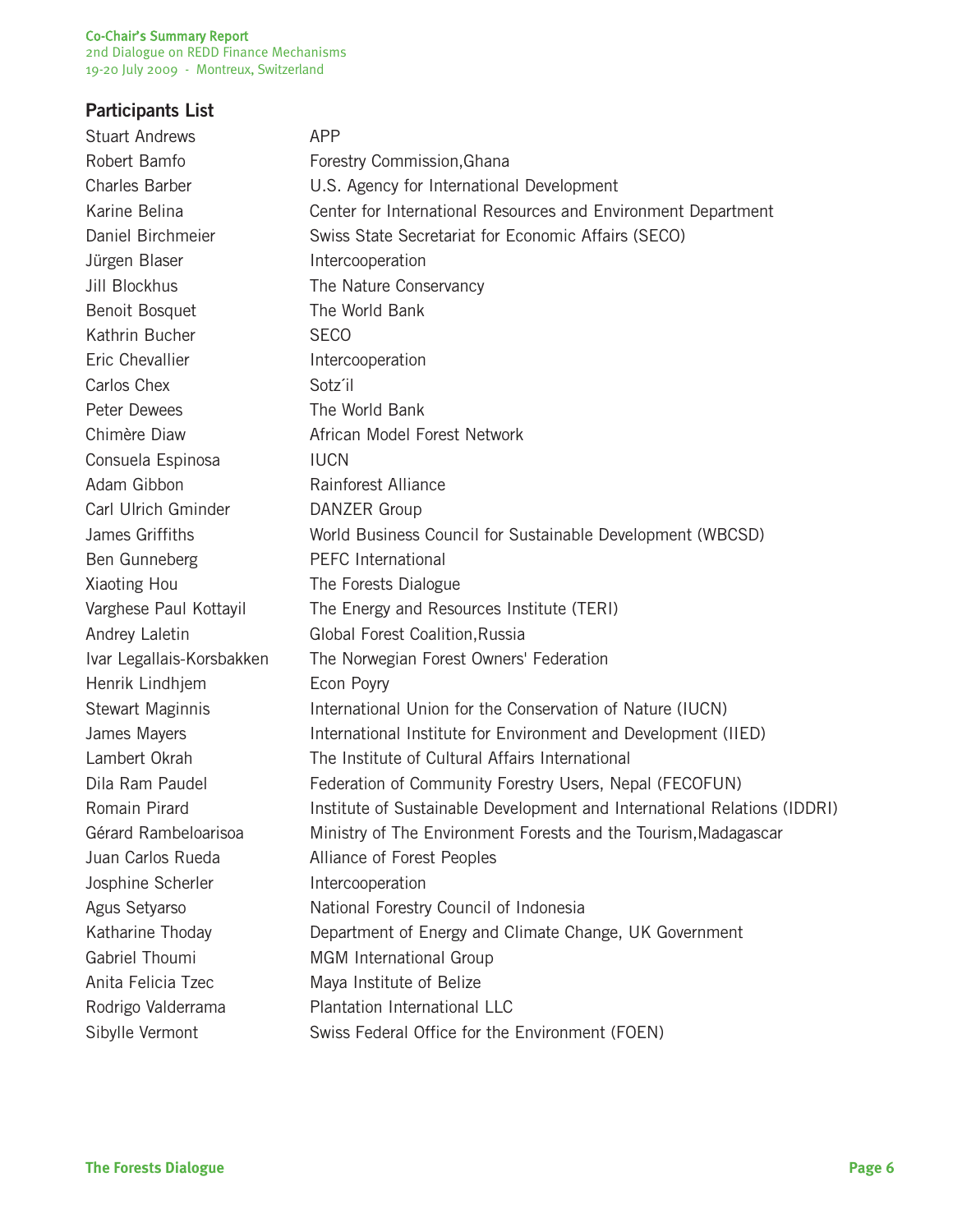# **ANNEX 1: Activities for the "phased approach", (summarized from the work of the 3 working groups)**

Summarized by Jürgen Blazer and Eric Chevallier, Intercooperation

 **General observation:** Performance reached in each phase (Preparation, Policy, and Implementation) is conditional to the following one

| Safe Guards (Reference to the Background Paper p.8-9:2.3.2;2.3.3;2.3.4)                                                                                                                                                                                                                                                                                                                                                                                                                                                                                                                                                                                                                                                                                                                         |                                                                                                                                                                                                                                                                                                                                                          |                                                                                                                                                                                                                                                                                            |  |
|-------------------------------------------------------------------------------------------------------------------------------------------------------------------------------------------------------------------------------------------------------------------------------------------------------------------------------------------------------------------------------------------------------------------------------------------------------------------------------------------------------------------------------------------------------------------------------------------------------------------------------------------------------------------------------------------------------------------------------------------------------------------------------------------------|----------------------------------------------------------------------------------------------------------------------------------------------------------------------------------------------------------------------------------------------------------------------------------------------------------------------------------------------------------|--------------------------------------------------------------------------------------------------------------------------------------------------------------------------------------------------------------------------------------------------------------------------------------------|--|
| <b>Preparation and Readiness</b>                                                                                                                                                                                                                                                                                                                                                                                                                                                                                                                                                                                                                                                                                                                                                                | <b>Policy and Measures (PAM)</b>                                                                                                                                                                                                                                                                                                                         | Implementation                                                                                                                                                                                                                                                                             |  |
| Use experience on safeguards from other multilateral organisations,<br>international treaties, conventions and codes of conduct as lessons learnt<br>to develop the social and socio-economic components of REDD<br>Secure country ownership of REDD:<br>Strategy is integrated in national economic and development<br>programs and linked with plans and strategies of other sectors<br>(tourism, agriculture, forestry [FLEG], natural resources, energy)<br>as well as the overall strategy in respect to Climate Change<br>Incorporate REDD into existing governance structures and<br>governmental functions<br>Stakeholders' mapping and strengthening participation mechanisms,<br>$\blacksquare$<br>with information flow among science, local communities, government<br>and business | National mechanism/<br>platform/ for PAMs have to<br>secure the participation of a<br>broad range of stakeholders<br>Indigenous populations<br>participate in policy<br>formulation<br>Assessment system include<br>environmental and social<br>criteria; UNFF NLBI<br>agreement and ITTO Criteria<br>and Indicators (C&I) can be<br>used as references: | Safeguards are<br>implemented, with<br>emphasis on<br>internationally agreed<br>frameworks<br>According to the<br>principles of the Free,<br>Prior and Informed<br>Consent (FPIC), REDD<br>(financial) benefits flow,<br>in an equitable way to<br>land owners who<br>guarantee permanence |  |
| Early involvement of Indigenous populations in deciding about their<br>participation in REDD                                                                                                                                                                                                                                                                                                                                                                                                                                                                                                                                                                                                                                                                                                    | Safeguards are installed on<br>environmental and                                                                                                                                                                                                                                                                                                         | of carbon stocks over<br>time                                                                                                                                                                                                                                                              |  |
| It is important not to overload the preparation and readiness phase<br>with experiments; it should be accepted to rapidly come to certain<br>standards and then to move forward to the next stage                                                                                                                                                                                                                                                                                                                                                                                                                                                                                                                                                                                               | biodiversity integrity<br>Reports exist on the drivers<br>of deforestation and                                                                                                                                                                                                                                                                           |                                                                                                                                                                                                                                                                                            |  |
| Clearly identify co-benefits and threats; develop a social and<br>environmental audit                                                                                                                                                                                                                                                                                                                                                                                                                                                                                                                                                                                                                                                                                                           | degradation and their<br>results are taken into<br>account in safeguard                                                                                                                                                                                                                                                                                  |                                                                                                                                                                                                                                                                                            |  |
| Overlap carbon accounting, carbon quality and forestry certification<br>standards mechanisms                                                                                                                                                                                                                                                                                                                                                                                                                                                                                                                                                                                                                                                                                                    | policies                                                                                                                                                                                                                                                                                                                                                 |                                                                                                                                                                                                                                                                                            |  |
| Develop those elements that are crucial for the entire process of REDD:                                                                                                                                                                                                                                                                                                                                                                                                                                                                                                                                                                                                                                                                                                                         |                                                                                                                                                                                                                                                                                                                                                          |                                                                                                                                                                                                                                                                                            |  |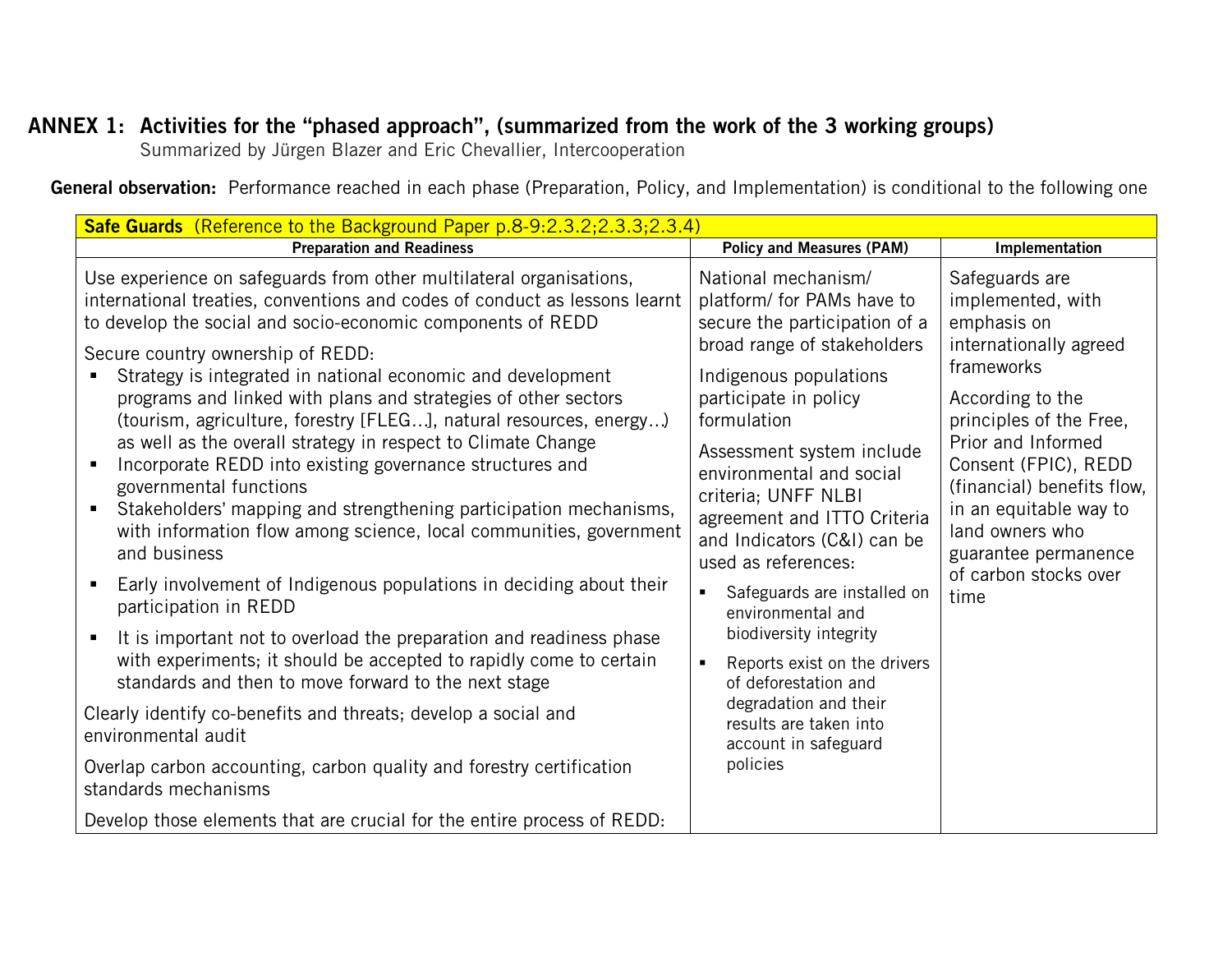| Define the property rights associated with carbon under different<br>property rights models, develop the basis for "the non-conventional<br>public good commodity of carbon"<br>Integrate REDD into the national forest policy framework and the C&I<br>for SFM<br>Develop accounting principles for forestry carbon credits (by<br>Financial Accounting Standards Board) and engage Certified<br>Financial Accounting Institute to develop financial analysis and<br>portfolio management metrics and capacity<br>Standardize legal contracts, and develop forestry carbon credit<br>$\blacksquare$<br>insurance mechanisms<br>Questions: Need for transparency about the relation between different<br>readiness options:<br>Should participation in FCPF be a pre-condition for participation in<br>FIP or others in Phase 2?<br>Equivalence between FCPF and UN-REDD? Country self-supported<br>processes? | Policies are in line with<br>$\blacksquare$<br>land tenure and<br>management, REDD is an<br>integral element of an<br>agreed land-use concept at<br>landscape level<br>Livelihoods guaranties and<br>$\blacksquare$<br>organizational rights are<br>secured<br>A system for Monitoring,<br>Reporting and Verification<br>(MRV) is agreed upon by<br>all stakeholders |                                                                                                |
|----------------------------------------------------------------------------------------------------------------------------------------------------------------------------------------------------------------------------------------------------------------------------------------------------------------------------------------------------------------------------------------------------------------------------------------------------------------------------------------------------------------------------------------------------------------------------------------------------------------------------------------------------------------------------------------------------------------------------------------------------------------------------------------------------------------------------------------------------------------------------------------------------------------|----------------------------------------------------------------------------------------------------------------------------------------------------------------------------------------------------------------------------------------------------------------------------------------------------------------------------------------------------------------------|------------------------------------------------------------------------------------------------|
| <b>Financing Mechanisms &amp; Practicality</b> (Reference to the Background Paper p.19-21)                                                                                                                                                                                                                                                                                                                                                                                                                                                                                                                                                                                                                                                                                                                                                                                                                     |                                                                                                                                                                                                                                                                                                                                                                      |                                                                                                |
| <b>Preparation and Readiness</b>                                                                                                                                                                                                                                                                                                                                                                                                                                                                                                                                                                                                                                                                                                                                                                                                                                                                               | <b>Policy and Measures (PAM)</b>                                                                                                                                                                                                                                                                                                                                     | Implementation                                                                                 |
| Develop biodiversity offsets and nation-wide Climate, Community,<br>Biodiversity standards; Reward conservation of existing forests and<br>develop mechanisms to prevent degradation                                                                                                                                                                                                                                                                                                                                                                                                                                                                                                                                                                                                                                                                                                                           | Implement mixed instruments,<br>such as grants, loans,<br>concessional loans                                                                                                                                                                                                                                                                                         | Manage payments<br>according to<br>performance of carbon                                       |
| Make efforts to decrease the existing biases towards particular well-<br>organised country groups; strike a practical balance between<br>planning for emissions gain and country capabilities/likelihood of<br>delivery.                                                                                                                                                                                                                                                                                                                                                                                                                                                                                                                                                                                                                                                                                       | Secure diverse financial flows:<br>Domestic funding from<br>national budgets<br>Public funds and voluntary<br>$\blacksquare$                                                                                                                                                                                                                                         | storage at large scale<br>Secure viability through<br>clear standards,<br>transparency and low |
| Develop different and separate additional targets of decrease<br>emissions by 2030 based on REDD (proposal of 11 % to 32 % as a<br>mean between best results and worst case scenario)                                                                                                                                                                                                                                                                                                                                                                                                                                                                                                                                                                                                                                                                                                                          | contributions<br>Bilateral and multi lateral<br>public and private sector<br>flows                                                                                                                                                                                                                                                                                   | enough transaction<br>costs                                                                    |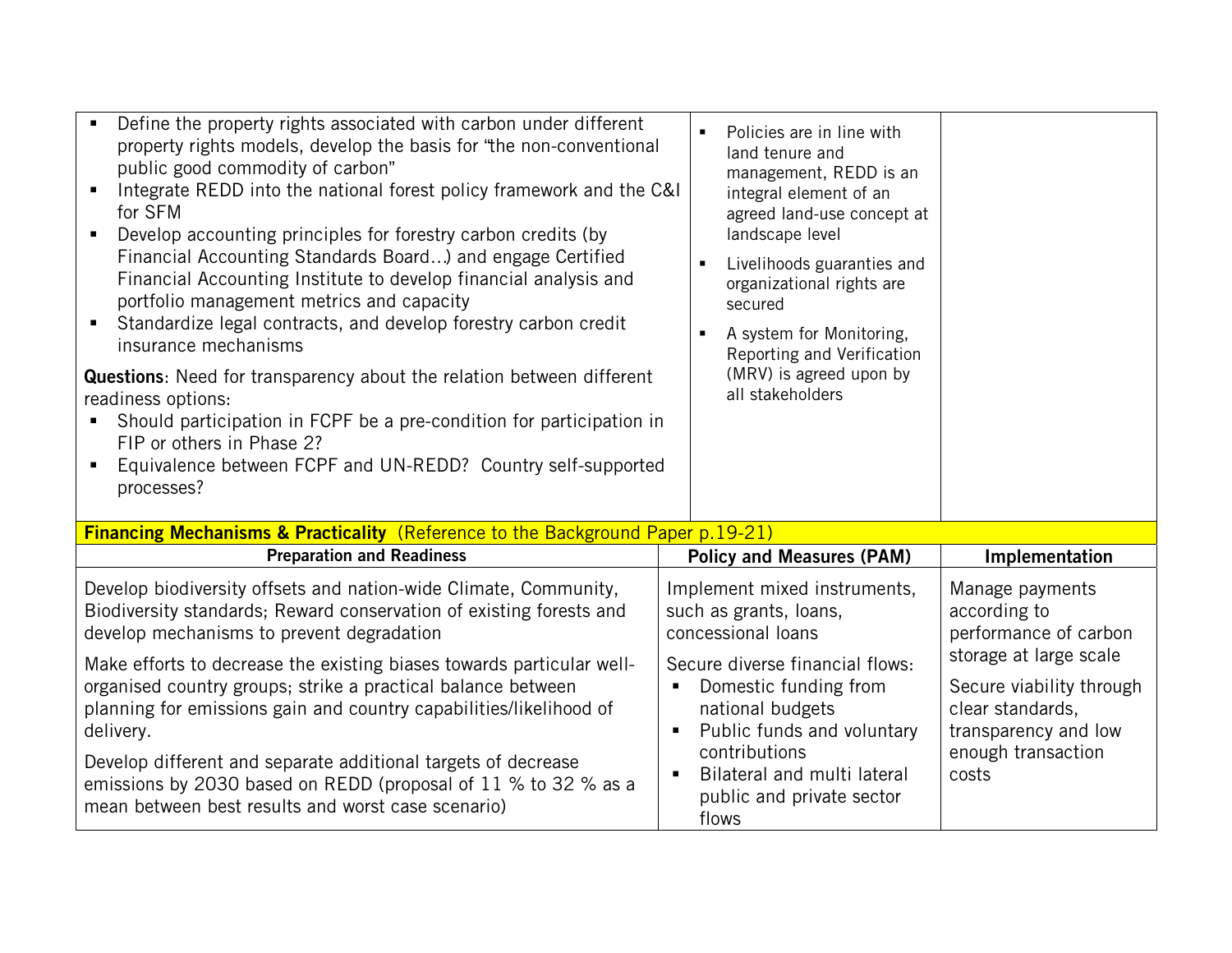| For financing mechanisms, learn from:<br>the difficulties of CDM, where lower transaction costs have to be<br>traded off with certainty of emission reductions<br>the positive lessons in forestry best practice, with long-term and<br>$\blacksquare$<br>flexible finances (SWAPs with targeted, diverse, small and<br>accountable mechanisms)<br>the experiences of the voluntary carbon market, and secure links<br>with it<br>Consider from an early stage the relationship between funding going<br>into the process and the value of eventual emissions reduction<br>coming out<br>Develop sustainable bottom-up cost accounting models that reflect<br>real project performance measures<br>Develop concepts to secure transparency on mtCO <sub>2</sub> pricing and<br>development, validation and verification costs<br>Recognise the importance of bilateral and multilateral grants, as well<br>as their current insufficient funding level:<br>Establish national forest financing plans, with financial<br>$\blacksquare$<br>strategies and flows from National Treasury<br>Obtain funding from private sector out of CSR concerns<br>$\blacksquare$<br>Develop forestry carbon bond financing mechanisms<br>$\blacksquare$<br>Prepare small number of pilot works<br>$\blacksquare$<br>Levy on in-country voluntary market projects to assist paying for<br>in-country capacity building<br>Question: Northern NGOs as a channel for funds, capacity builders<br>and service providers? | Pilot performance based<br>$\blacksquare$<br>payments<br>Build finance systems based on<br>national and local funding<br>mechanisms that work:<br>Levy of AAU (Assigned<br>$\blacksquare$<br>Amount Units of Annex-B<br>parties)<br><b>National Forest Programmes</b><br>Establish predictions of<br>amounts needed over defined<br>periods<br>(Consider in this respect the<br>provisions of the US Waxman-<br>Markey bill, (otherwise known as<br>the Clean Energy and Security<br>Act)<br>Mobilise the FCPF Carbon<br>Finance/ FIP for developing<br>policies and measures that<br>secure REDD at country level | Secure funds from:<br>Voluntary and<br>Regulated carbon<br>markets<br><b>Government Funds</b><br>$\blacksquare$<br>(taxes) |
|-------------------------------------------------------------------------------------------------------------------------------------------------------------------------------------------------------------------------------------------------------------------------------------------------------------------------------------------------------------------------------------------------------------------------------------------------------------------------------------------------------------------------------------------------------------------------------------------------------------------------------------------------------------------------------------------------------------------------------------------------------------------------------------------------------------------------------------------------------------------------------------------------------------------------------------------------------------------------------------------------------------------------------------------------------------------------------------------------------------------------------------------------------------------------------------------------------------------------------------------------------------------------------------------------------------------------------------------------------------------------------------------------------------------------------------------------------------------------------------------------------|--------------------------------------------------------------------------------------------------------------------------------------------------------------------------------------------------------------------------------------------------------------------------------------------------------------------------------------------------------------------------------------------------------------------------------------------------------------------------------------------------------------------------------------------------------------------------------------------------------------------|----------------------------------------------------------------------------------------------------------------------------|
|                                                                                                                                                                                                                                                                                                                                                                                                                                                                                                                                                                                                                                                                                                                                                                                                                                                                                                                                                                                                                                                                                                                                                                                                                                                                                                                                                                                                                                                                                                       |                                                                                                                                                                                                                                                                                                                                                                                                                                                                                                                                                                                                                    |                                                                                                                            |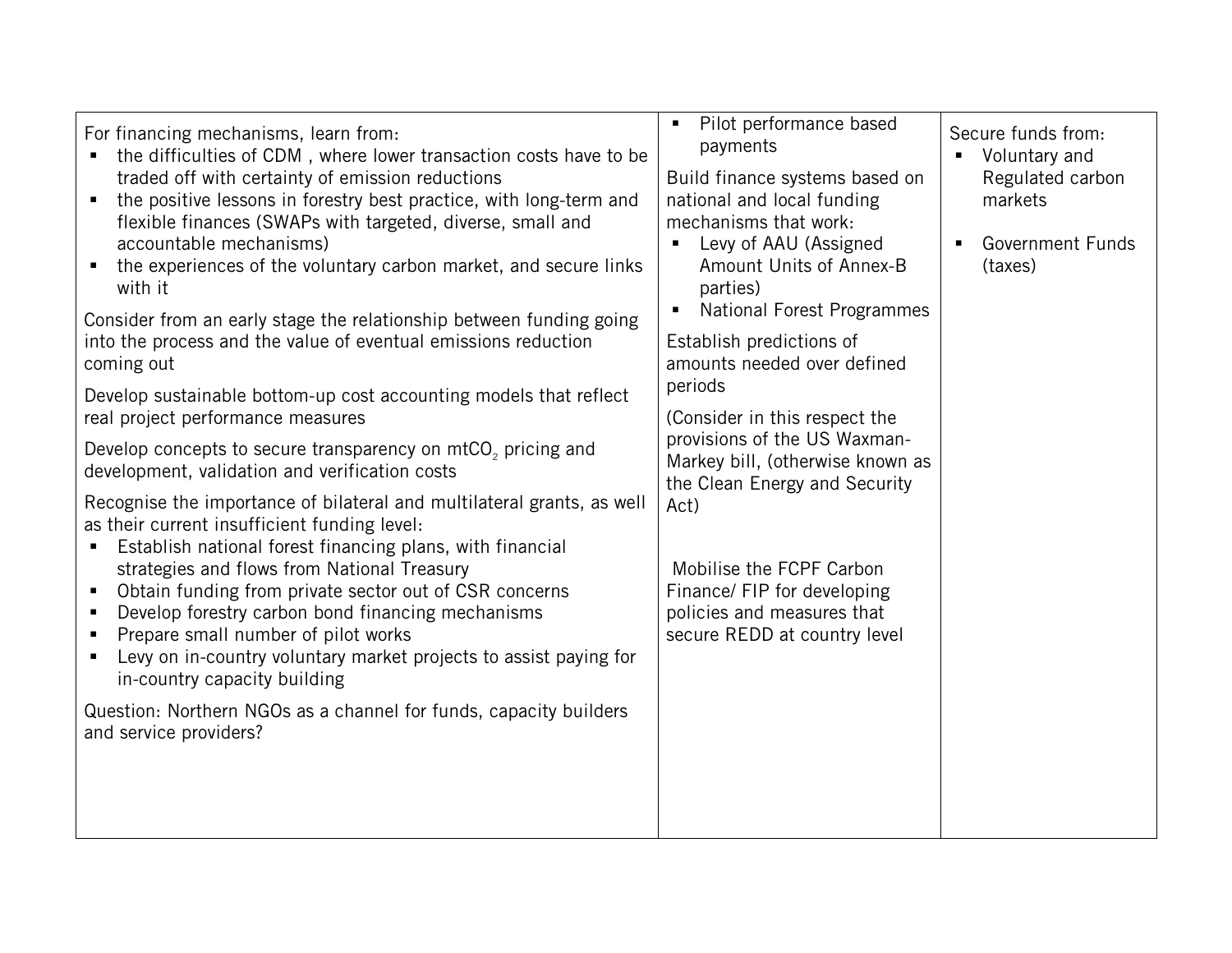| <b>Key Characteristics</b>                                                                                                                                                                                                                                                                                                                                                                                                                                                                                             |                                                                                                                                                                                                                                            |                                                                                                                                |  |
|------------------------------------------------------------------------------------------------------------------------------------------------------------------------------------------------------------------------------------------------------------------------------------------------------------------------------------------------------------------------------------------------------------------------------------------------------------------------------------------------------------------------|--------------------------------------------------------------------------------------------------------------------------------------------------------------------------------------------------------------------------------------------|--------------------------------------------------------------------------------------------------------------------------------|--|
| <b>Preparation and Readiness</b>                                                                                                                                                                                                                                                                                                                                                                                                                                                                                       | <b>Policy and Measures (PAM)</b>                                                                                                                                                                                                           | Implementation                                                                                                                 |  |
| Existing real political will, with integration of REDD in PRSPs<br>(Poverty Reduction Strategy Programs) or other development<br>thinking, and with collaborations built between national REDD<br>processes (e.g. at regional level)                                                                                                                                                                                                                                                                                   | Implementing activities in pilot<br>projects, as well as capacity<br>building, with safeguards in place<br>Monitoring of carbon stocks, and                                                                                                | <b>Realization of Annex I</b><br>countries commitments<br>(and possible voluntary<br>commitments of Non-<br>Annex-1 countries) |  |
| Existing dialogue and broad consultations "to get the house in order" on<br>processes, stakeholder involvement and technical issues:<br>Agreement on scope of REDD and its applicability (locations                                                                                                                                                                                                                                                                                                                    | accounting costs beyond the forest<br>sector (and based on research<br>findings)                                                                                                                                                           | Effective emission<br>reduction through REDD                                                                                   |  |
| and stakeholders)<br>Agreements among land users, land beneficiary, and land                                                                                                                                                                                                                                                                                                                                                                                                                                           | Organisation and empowerment of<br>stakeholders with clear rules on:                                                                                                                                                                       | Fully applied MRV<br>system                                                                                                    |  |
| owners, and on fiduciary control mechanisms<br>Identification of opportunity costs, both within and outside the<br>$\blacksquare$                                                                                                                                                                                                                                                                                                                                                                                      | Policies on indigenous<br>Е<br>populations and local                                                                                                                                                                                       | <b>Questions:</b>                                                                                                              |  |
| forest sector                                                                                                                                                                                                                                                                                                                                                                                                                                                                                                          |                                                                                                                                                                                                                                            | Fungible carbon market?                                                                                                        |  |
| REDDiness corresponds to new model and no longer business-as-usual:<br>Preparation on demand side, with importation of credits within<br>the taxation and policy issues<br>Verification will be under UNFCCC<br>Existence of aaccountable financial system                                                                                                                                                                                                                                                             | communities lands<br>Distribution mechanisms and<br>×<br>clarification of its<br>implementation<br>Rules for performance-based<br>Е<br>payments                                                                                            | Plus funds?                                                                                                                    |  |
| Identification of obstacles and opportunities for benefit sharing<br>arrangements and legislations:<br>Preparation rooted in forests and livelihoods<br>Inclusion of biodiversity into REDD definition<br>Definition of assumptions and map hot-spots at national level<br>п<br>Analysis of gaps on existing institutions, laws and measures<br>Identification of pilot project locations<br>ш<br>Mapping on rights and capabilities such as on shared<br>٠<br>community property right, with recognition on legal and | Filling the identified gaps and<br>aiming for no contradictions in<br>key policies:<br>Forest governance reforms<br>and legislation reforms<br>Policies to address drivers of<br>$\blacksquare$<br>deforestation and forest<br>degradation |                                                                                                                                |  |
| legitimate owners and of carbon rights<br>Clarity on the role of the range of actors (private sector, NGOs,<br>Government, etc.)                                                                                                                                                                                                                                                                                                                                                                                       | In this phase, it is important to<br>address the major power imbalances<br>that might exist in a country to make                                                                                                                           |                                                                                                                                |  |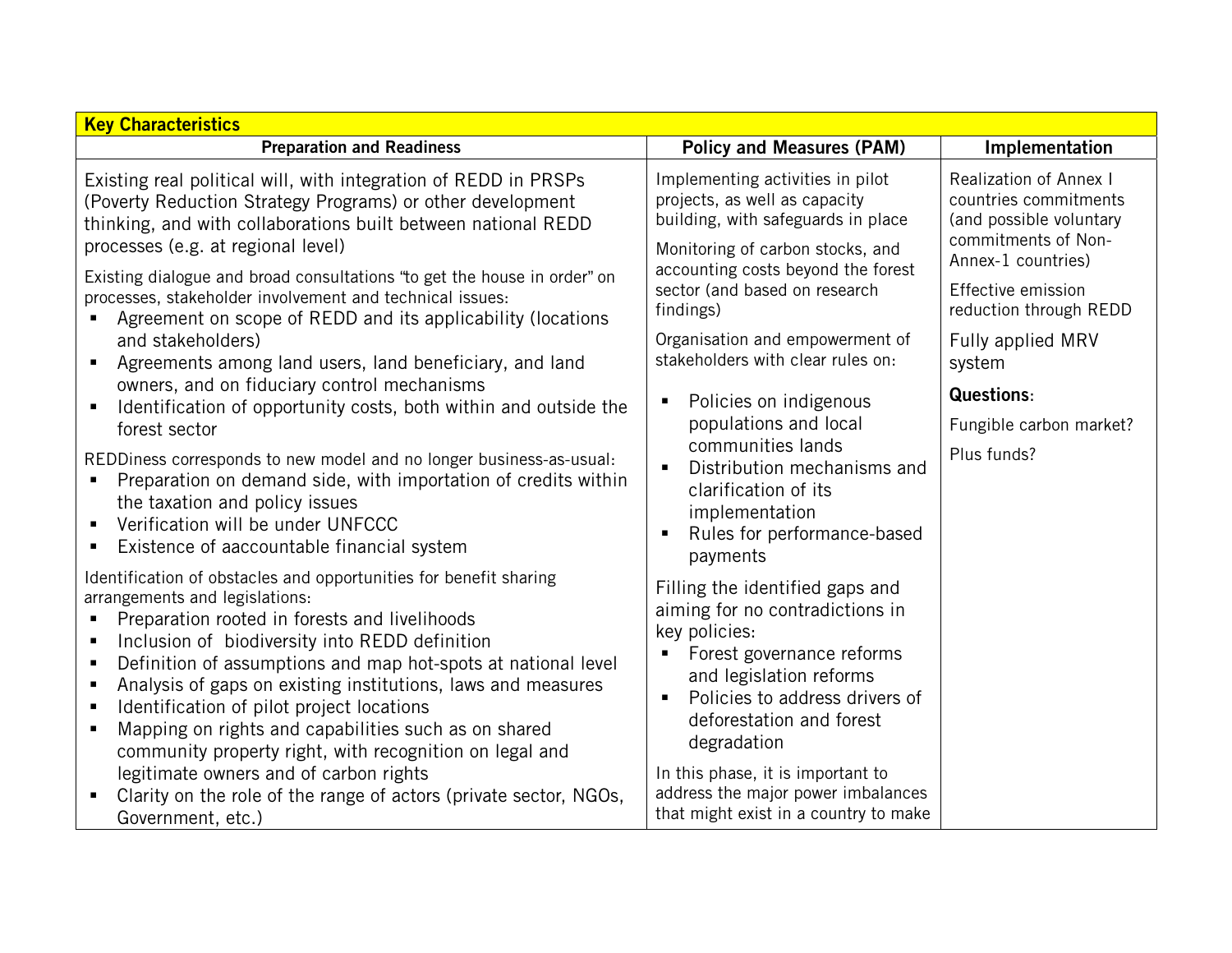| The draft template for the Readiness Preparation Project (RPP) attached<br>in Appendix 2 could be a model what is needed as a readiness framework.<br><b>Questions:</b><br>Global baseline and national target?<br>What is the baseline and what proportion of change over baseline will be<br>compensated?<br>Relate to global baseline – but who gets what piece of the pie?                                                                                                            | REDD a permanent land-use option.<br>The PAM phase should develop all<br>elements to increase credibility of<br>permanence and smooth<br>implementation of REDD<br>Sustainable forest management<br>concepts need to include the REDD<br>concepts                                      |                                                            |
|-------------------------------------------------------------------------------------------------------------------------------------------------------------------------------------------------------------------------------------------------------------------------------------------------------------------------------------------------------------------------------------------------------------------------------------------------------------------------------------------|----------------------------------------------------------------------------------------------------------------------------------------------------------------------------------------------------------------------------------------------------------------------------------------|------------------------------------------------------------|
| <b>Main Capacity Building Needs</b>                                                                                                                                                                                                                                                                                                                                                                                                                                                       |                                                                                                                                                                                                                                                                                        |                                                            |
| <b>Preparation and Readiness</b>                                                                                                                                                                                                                                                                                                                                                                                                                                                          | <b>Policy and Measures (PAM)</b>                                                                                                                                                                                                                                                       | Implementation                                             |
| Develop actual "REDD case studies" that include community, technical,<br>market, financial, policy and carbon analysis                                                                                                                                                                                                                                                                                                                                                                    | Developing tools and strengthening<br>of competences in:                                                                                                                                                                                                                               | Government reporting<br>according to high MRV<br>standards |
| Build national and sub-national awareness on REDD, through multi-<br>stakeholders dialogue                                                                                                                                                                                                                                                                                                                                                                                                | Government reporting,<br>Е                                                                                                                                                                                                                                                             | Research and                                               |
| Develop south-south cooperation initiatives as well as regional approach<br>for mobilisation of capacities                                                                                                                                                                                                                                                                                                                                                                                | research and development on<br>REDD methodologies                                                                                                                                                                                                                                      | development on REDD<br>implementation schemes              |
| Perform cross sectoral, analysis and review, and research and<br>development on REDD methodologies, in order to gain clear<br>understanding of needs around themes such as:<br>Governance an social auditing<br>ш<br>Recognition of tenure and other local legal rights<br>Understand carbon markets supply chain, life cycle analysis,<br>ш<br>legal contracts and cash flows<br>Interactions between voluntary and compliance markets<br>п<br>MRV System development and implementation | MRV participation among<br>$\blacksquare$<br>communities<br>Incentives (tax, etc.) for<br>п<br>organisation<br>Local institutions and<br>п<br>national guarantor<br>institutions<br>Raise subnational awareness in<br>REDD pilot areas and awareness<br>on the value and use of forest |                                                            |
|                                                                                                                                                                                                                                                                                                                                                                                                                                                                                           |                                                                                                                                                                                                                                                                                        |                                                            |